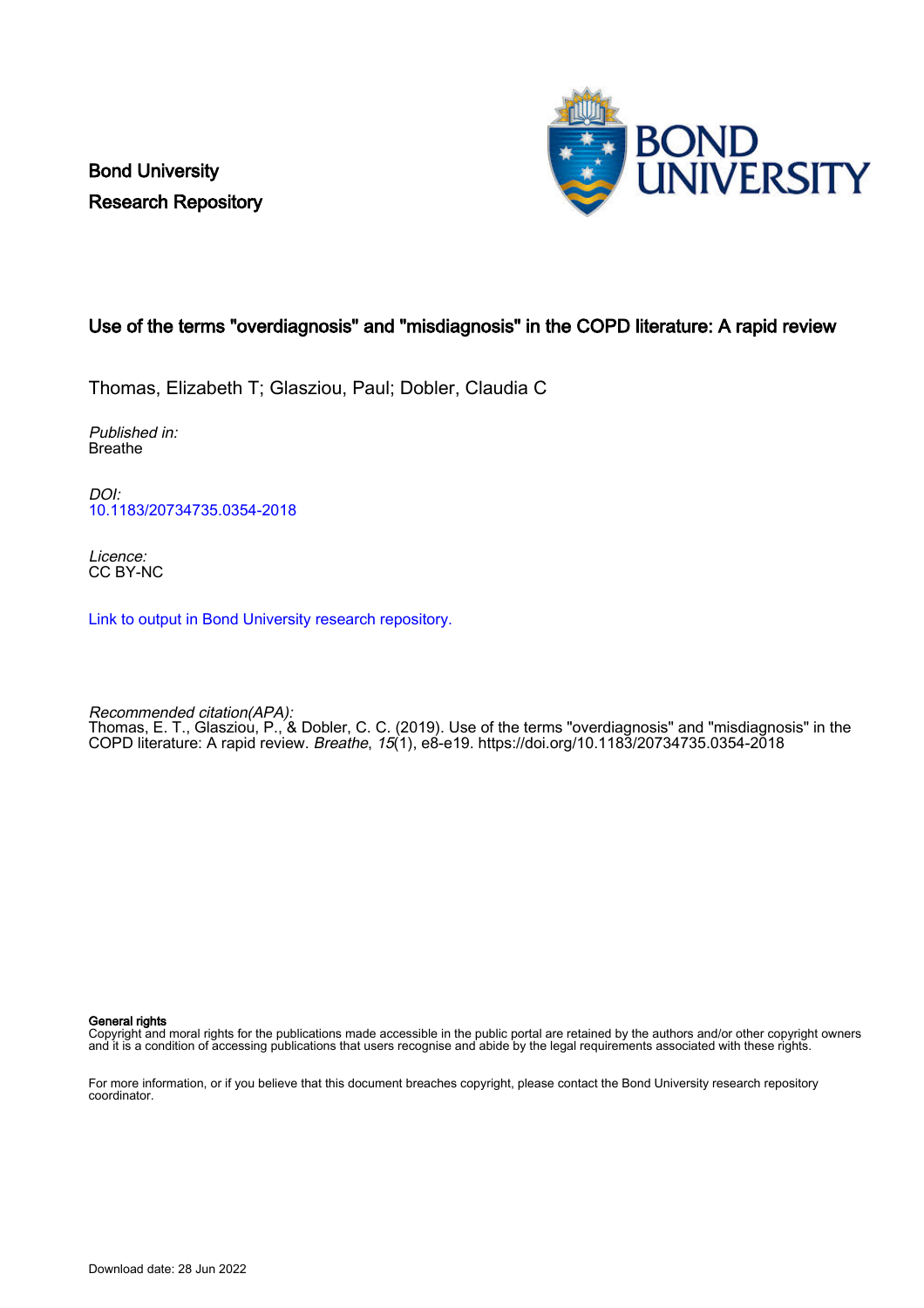

# Key points

- In the COPD literature, the terms "overdiagnosis" and "misdiagnosis" are often used interchangeably and almost always refer to a false positive diagnosis.
- Use of spirometry with correct interpretation of the results can avoid a substantial proportion of cases of misdiagnosis of COPD.

# Educational aims

- To explore the use of the terms "overdiagnosis" and "misdiagnosis" in the COPD literature.
- To identify the main sources of overdiagnosis and misdiagnosis in COPD.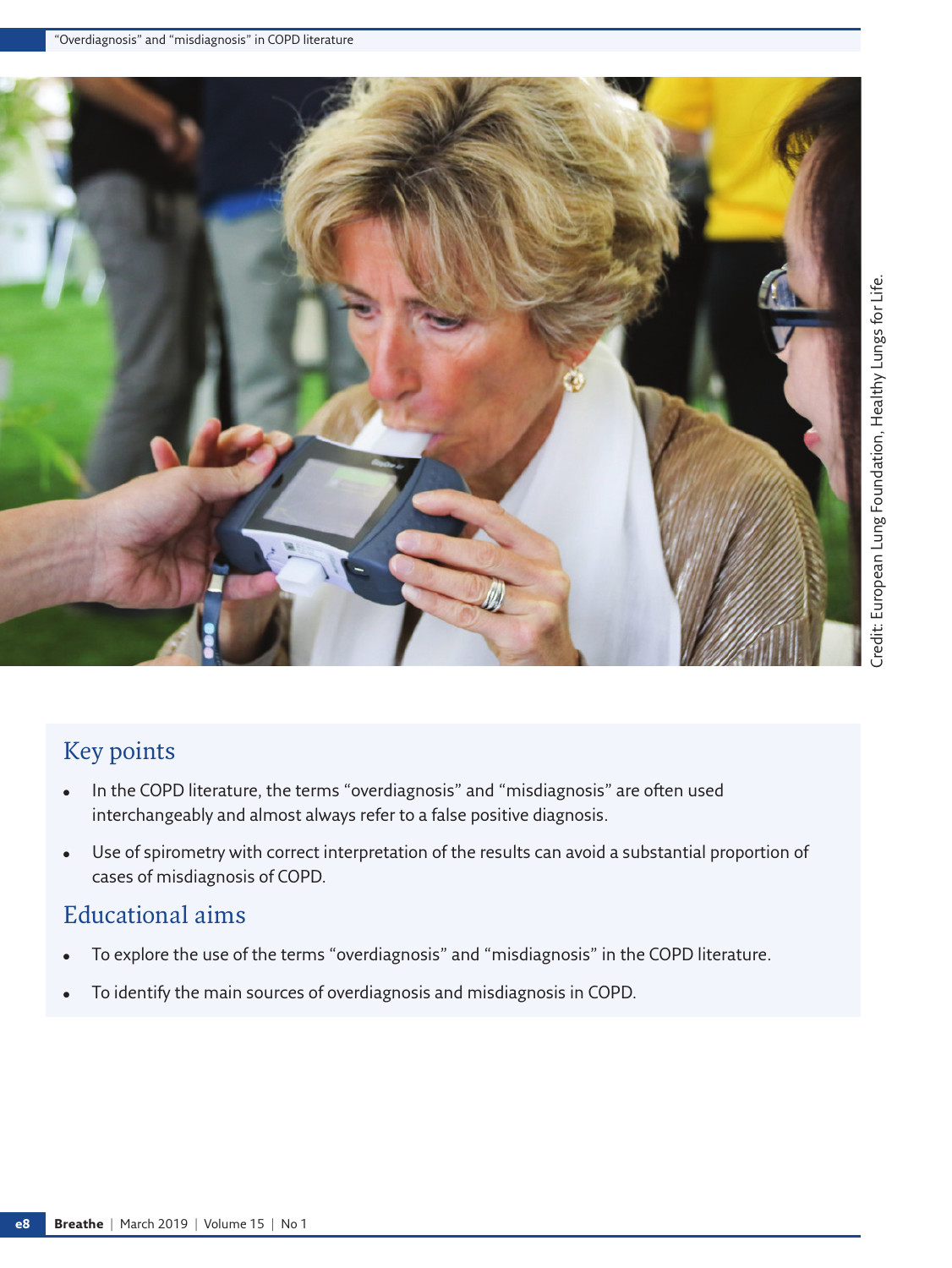# Review

# Use of the terms "overdiagnosis" and "misdiagnosis" in the COPD literature: a rapid review

Challenges in the diagnostic process of chronic obstructive pulmonary disease (COPD) can result in diagnostic misclassifications, including overdiagnosis. The term "overdiagnosis" in general has been associated with variable definitions. In connection with efforts to reduce low-value care, "overdiagnosis" has been defined as a true positive diagnosis of a condition that is not associated with any harm in the diagnosed person. It is, however, unclear how the term "overdiagnosis" is used in the COPD literature. We conducted a rapid review of the literature to explore how the terms "overdiagnosis" and "misdiagnosis" are used in the context of COPD. Electronic searches of Medline were conducted from inception to October 2018, to identify primary studies that reported on over- and/or misdiagnosis of COPD using these terms. 28 articles were included in this review. Overdiagnosis and misdiagnosis in COPD were found to be used to describe five main concepts: 1) physician COPD diagnosis despite normal spirometry (14 studies); 2) discordant results for COPD diagnosis based on different spirometry-based definitions for airflow obstruction (10 studies); 3) COPD diagnosis based on pre-bronchodilator spirometry results (three studies); 4) comorbidities (*e.g.* heart failure or asthma) that affect spirometry and have clinical features which overlap with COPD (two studies); and 5) normalisation of abnormal (post-bronchodilator) spirometry at follow-up (one study). The terms "overdiagnosis" and "misdiagnosis" were often used interchangeably and almost always referred to a false positive diagnosis. Performing (technically correct) spirometry with correct interpretation of the results could probably reduce misdiagnosis in a large proportion of the misdiagnosed cases of COPD. In addition, guidelines need to provide a more acceptable consensus spirometric definition of airflow obstruction.

**Cite as**: Thomas ET, Glasziou P, Dobler CC. Use of the terms "overdiagnosis" and "misdiagnosis" in the COPD literature: a rapid review. *Breathe* 2019; 15: e8–e19.

# **Background**

Chronic obstructive pulmonary disease (COPD) is defined as "a preventable and treatable disease state characterised by airflow limitation that is not fully reversible. The airflow limitation is usually progressive and is associated with an abnormal inflammatory response of the lungs to noxious

particles or gases, primarily caused by cigarette smoking" [1]. Despite COPD being a very common condition, there is no consensus on the diagnostic criteria for COPD [2]. COPD can be complex to diagnose, as a number of factors are relied upon to confirm the diagnosis, including a history of exposure to cigarette smoke or other noxious inhaled agents and the presence of chronic symptoms such



#### **C** @ERSpublications

**Overdiagnosis in the COPD literature generally refers to a false positive diagnosis (misdiagnosis). Misdiagnosis can be significantly reduced by performing spirometry in every patient with suspected COPD.**<http://ow.ly/zuAw30o7hiV>

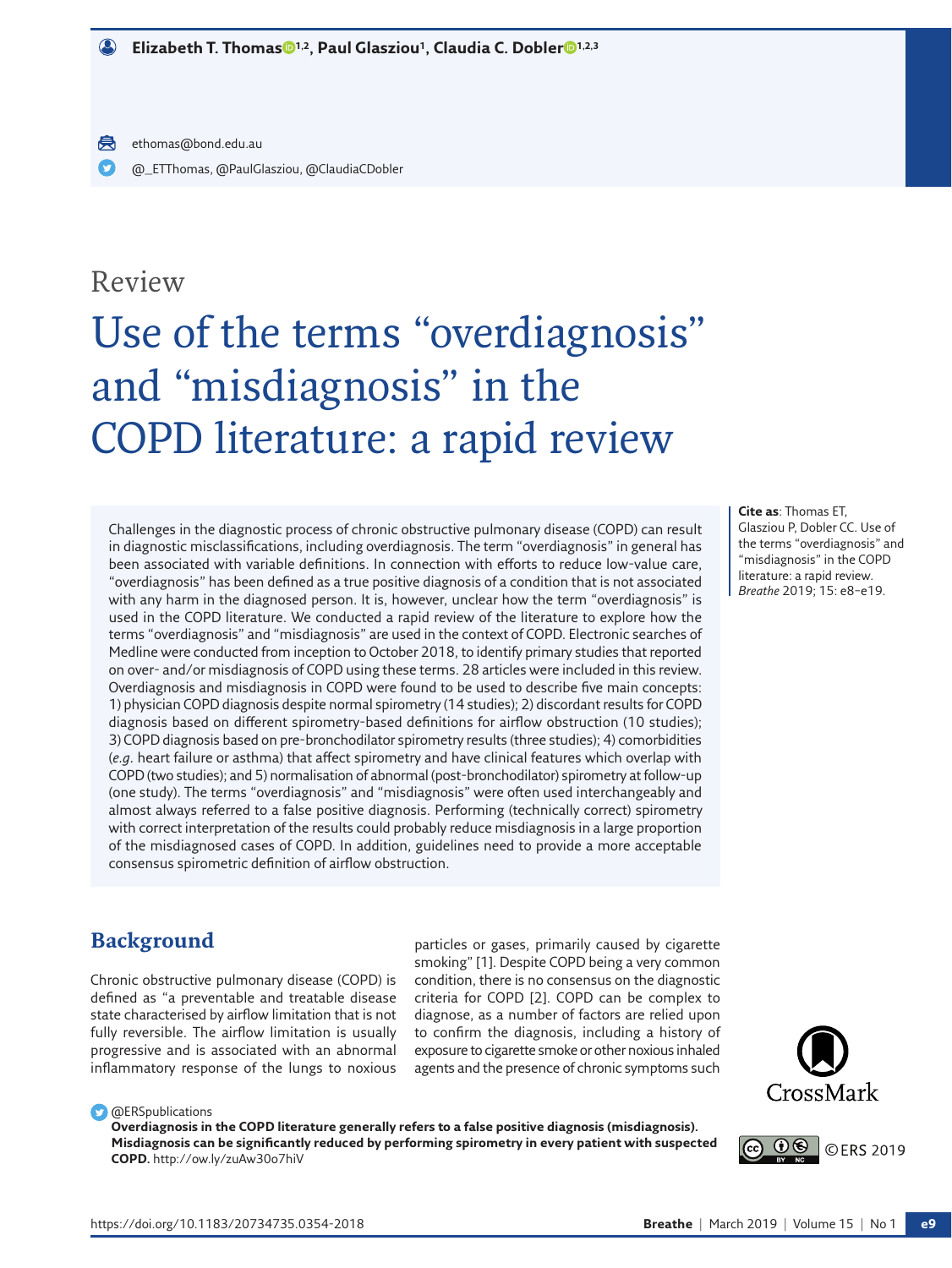as cough, wheeze or dyspnoea, as well as confirmed persistent airflow limitation on spirometry.

Lack of consensus regarding diagnostic criteria relates in particular to spirometry-based definitions. A study that assessed the impact of four different widely used spirometry-based definitions of airflow obstruction and one self-reported definition demonstrated that the population prevalence estimate of COPD altered by as much as 200% depending on which definition was used [2]. The four spirometry-based definitions included: 1) forced expiratory volume in 1 s (FEV1)/forced vital capacity (FVC) <0.7 and FEV1 <80% predicted (Global Initiative for Chronic Obstructive Lung Disease (GOLD) stage 2) [3]; 2) FEV1/FVC below the lower limit of normal (LLN) [4]; 3) FEV1/FVC <88% predicted in males and <89% predicted in females [5]; 4) FEV1/FVC <0.7 ("fixed ratio") (GOLD stage 1) [3].

In clinical practice, the GOLD definition of airflow obstruction based on post-bronchodilator FEV1/FVC of <0.7 is probably the most commonly used because it can be easily calculated, although the American Thoracic Society and the European Respiratory Society recommend the use of age- and sex-specific LLN for FEV1/FVC [6].

The need to use spirometry to diagnose COPD poses additional challenges beyond the lack of consensus about what constitutes relevant airflow obstruction. Spirometry requires that health professionals are trained in spirometry technique and patients need to be able to perform reproducible breathing manoeuvres. In many settings, especially in resource-constrained areas, a spirometer might not be readily available.

These challenges (lack of consensus on the definition of airflow obstruction, poorly performed



<span id="page-3-0"></span>**Figure 1** *Study flow diagram.*

spirometry and underuse of spirometry) can all have an impact on whether COPD is diagnosed in a patient or not and are associated with overdiagnosis, underdiagnosis and misdiagnosis of COPD.

The issues of overdiagnosis, underdiagnosis and misdiagnosis of COPD are not new. In recent years, there has been interest in overdiagnosis of different conditions, driven by an effort to address "too much medicine", that is, healthcare interventions that have no net benefit for patients and may even result in harm [7]. In this context, overdiagnosis, especially related to cancer screening, has been defined as a true positive diagnosis of a condition that is not associated with any morbidity or mortality over a patient's lifetime (for example, diagnosis of an *in situ* breast cancer in an elderly woman, which will not cause any symptoms during her lifetime and will not be the cause of her death [7]). Even though the prevalence of overdiagnosis and misdiagnosis of COPD has been reported widely in the literature, it is unclear how the terms "overdiagnosis" and "misdiagnosis" in the context of COPD have been used.

A previous review has focused on estimating the prevalence of COPD and identifying causes of underdiagnosis and overdiagnosis in different health systems but did not focus on the terminology used [8]. Additionally, there has been a scoping review on misdiagnosis in COPD [9]. We performed a review of the literature to assess how the term "overdiagnosis" is used in the context of COPD.

# **Literature review**

We conducted electronic searches of Medline from inception to October 2018 using the following search terms: "overdiagnosis" AND (COPD OR chronic obstructive pulmonary disease OR emphysema). We included original studies of any study design that reported on over- and/ or misdiagnosis of COPD using these terms. We restricted our search to studies published in English. Relevant titles and abstracts were identified and eligible articles were included in this review. We also checked the reference lists of included studies.

From searches of Medline and PubMed, 42 records were identified, and a further 19 records were identified from reference list searches. From these we retrieved 50 articles for full-text review but 22 of these did not meet our selection criteria. 28 studies were included in our review ([figure 1](#page-3-0)). The studies were published between 2003 and 2018 and were conducted in 13 countries.

## **Definitions of overdiagnosis**

In examining the 28 eligible studies, we identified several different types of "overdiagnosis" and "misdiagnosis", which we have grouped in the categories described in the next sections and listed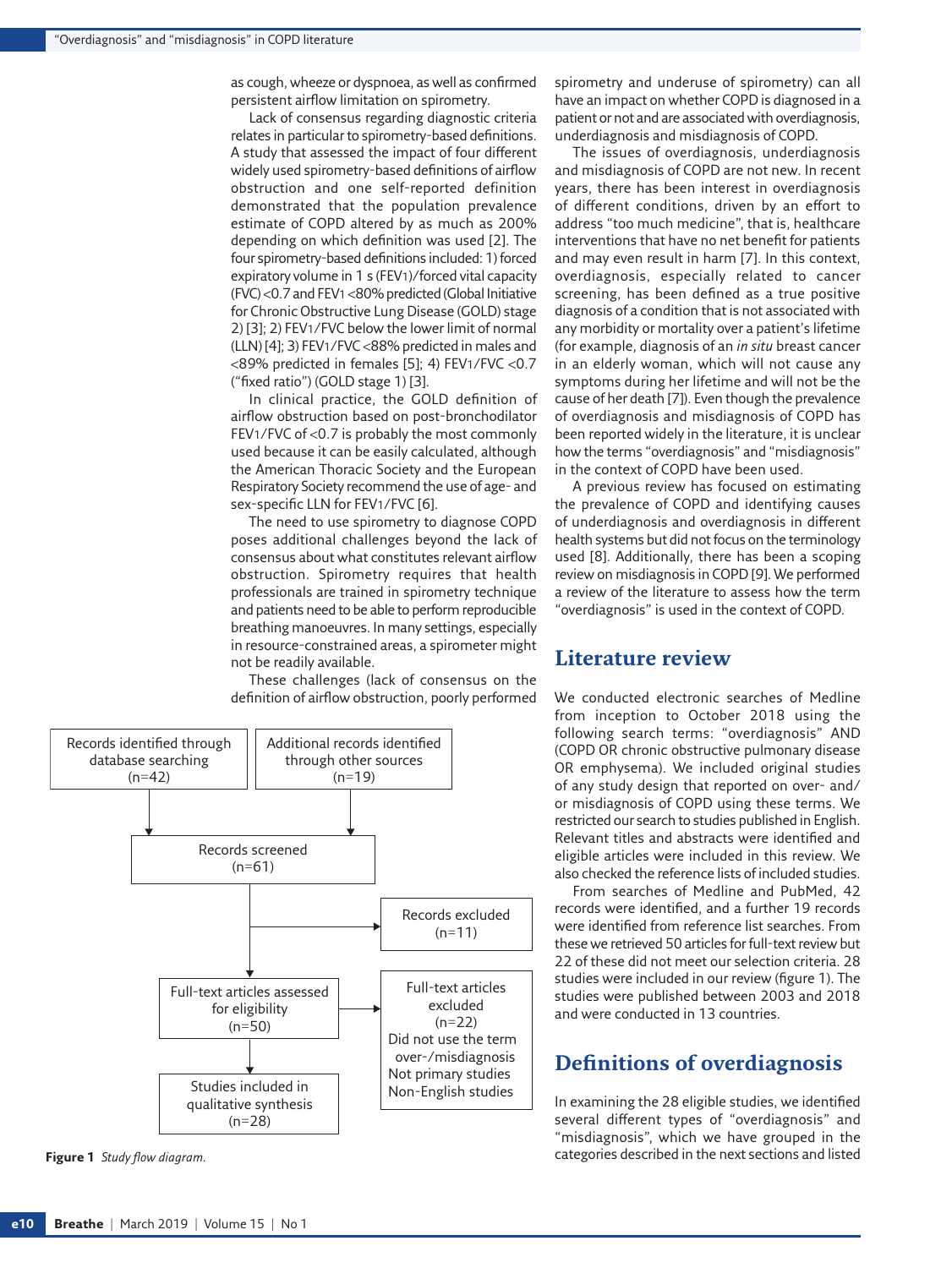in [table 1](#page-4-0). Further details on each of the included studies can be found in table 2.

## **Physician COPD diagnosis, but with normal spirometry**

15 studies reported overdiagnosis or misdiagnosis if the physician's diagnosis was discordant with the spirometry result, which showed either a normal or restrictive pattern [10–24]. A physician diagnosis with normal spirometry could have been a case in which the physician did not use spirometry to establish a diagnosis of COPD (and a normal spirometry was later found in the study) [10, 14–17, 21–23], or a case in which the physician "ignored" a normal spirometry result [12, 20, 24]. Most of these studies cited underutilisation of spirometry as the primary cause of overdiagnosis and misdiagnosis in this context. Five studies used the term "overdiagnosis" to capture these discordant cases of physician diagnosis and spirometry readings [10–13, 17]. Eight studies considered these cases to be misdiagnosed [14, 15, 18–22, 24]. In two studies the terms "overdiagnosis" and misdiagnosis were used interchangeably to describe this concept [16, 23].

## **Fixed threshold for the definition of (post-bronchodilator) airflow obstruction**

10 studies examined the effect of the fixed FEV1/ FVC ratio (GOLD criteria) threshold for diagnosis of airflow obstruction in COPD [10, 14, 15, 17, 25–30]. The FEV1/FVC ratio is known to decline with age, and a fixed diagnostic threshold of FEV1/ FVC <0.7 after bronchodilator administration does not take this into account. These studies compared the effect on COPD prevalence when using the fixed ratio compared to an age-adjusted definition of airflow obstruction or the LLN. The majority of these studies used the term "overdiagnosis" to describe a situation in which airflow obstruction was present using a definition of an FEV1/FVC ratio <0.7, but not when using the LLN [10, 15, 17, 25–28]. van Dijk *et al.* [30] and Steinacher *et al.* [29] used the terms "overdiagnosis" and "misdiagnosis" interchangeably when describing misclassification due to a diagnosis of airflow obstruction based on an FEV1/FVC ratio <0.7. Estimates of COPD overdiagnosis due to the fixed ratio ranged from 4.6% in a general population study that included people aged 40–80 years [27] to 42.7% in a study of people over the age of 80 years referred for spirometry by their general practitioners (GPs) [26].

#### **Use of pre-bronchodilator spirometry only**

One study explored the impact of using prebronchodilator spirometry on COPD prevalence

#### <span id="page-4-0"></span>**Table 1** *Types of overdiagnosis and misdiagnosis*

**1** Physician COPD diagnosis despite normal spirometry

The physician did not use spirometry to establish a diagnosis of COPD (and a normal spirometry was later found in the study)

The physician "ignored" a normal spirometry result

- **2** Discordant results for COPD diagnosis based on different spirometrybased definitions for airflow obstruction (*e.g.* post-bronchodilator FEV1/FVC <0.7 or FEV1/FVC <LLN)
- **3** COPD diagnosis based on pre-bronchodilator spirometry results
- **4** Comorbidities (*e.g.* heart failure or asthma) that affect spirometry and have clinical features which overlap with COPD
- **5** Normalisation of abnormal (post-bronchodilator) spirometry at follow-up

[26]. To avoid misclassification with asthma (which is characterised by reversible airflow obstruction), a diagnosis of COPD must be based on airflow obstruction on spirometry performed after bronchodilator application. In the study of symptomatic adults referred for spirometry by their GPs, 25.3% of subjects with an obstructive pattern diagnosed by pre-bronchodilator spirometry were no longer classified as having COPD on postbronchodilator spirometry. These cases were considered to be overdiagnosed.

Two studies reported misdiagnoses of physiciandiagnosed COPD that later was found to be asthma after performing post-bronchodilator spirometry [19, 21].

#### **Alternative diagnosis overlapping with COPD**

Two studies performed spirometry in patients with known heart failure and found that, in this population, a substantial proportion of those diagnosed with COPD (12.3% in the first study [17] and 19.1% in the second study [29]) had been misdiagnosed using a definition of airflow obstruction based on FEV1/FVC <0.7 rather than FEV1/FVC <LLN. There is considerable overlap between the clinical features of heart failure and COPD.

The authors of one study attempted to detect airflow obstruction that was possibly masked by heart failure-related restriction (in 13 cases with an FEV1/FVC >LLN and an FVC <LLN) by experimentally substituting measured FVC by 80% of predicted FVC. This led to a decline of FEV1/FVC to <0.7 in eight cases and <LLN in seven cases [29].

One study reported that 19.5% of patients newly diagnosed with asthma had previously received an incorrect diagnosis of COPD and/or emphysema [31]. These cases were considered to be misdiagnosed cases and were attributed to the overlap in clinical features of asthma and COPD.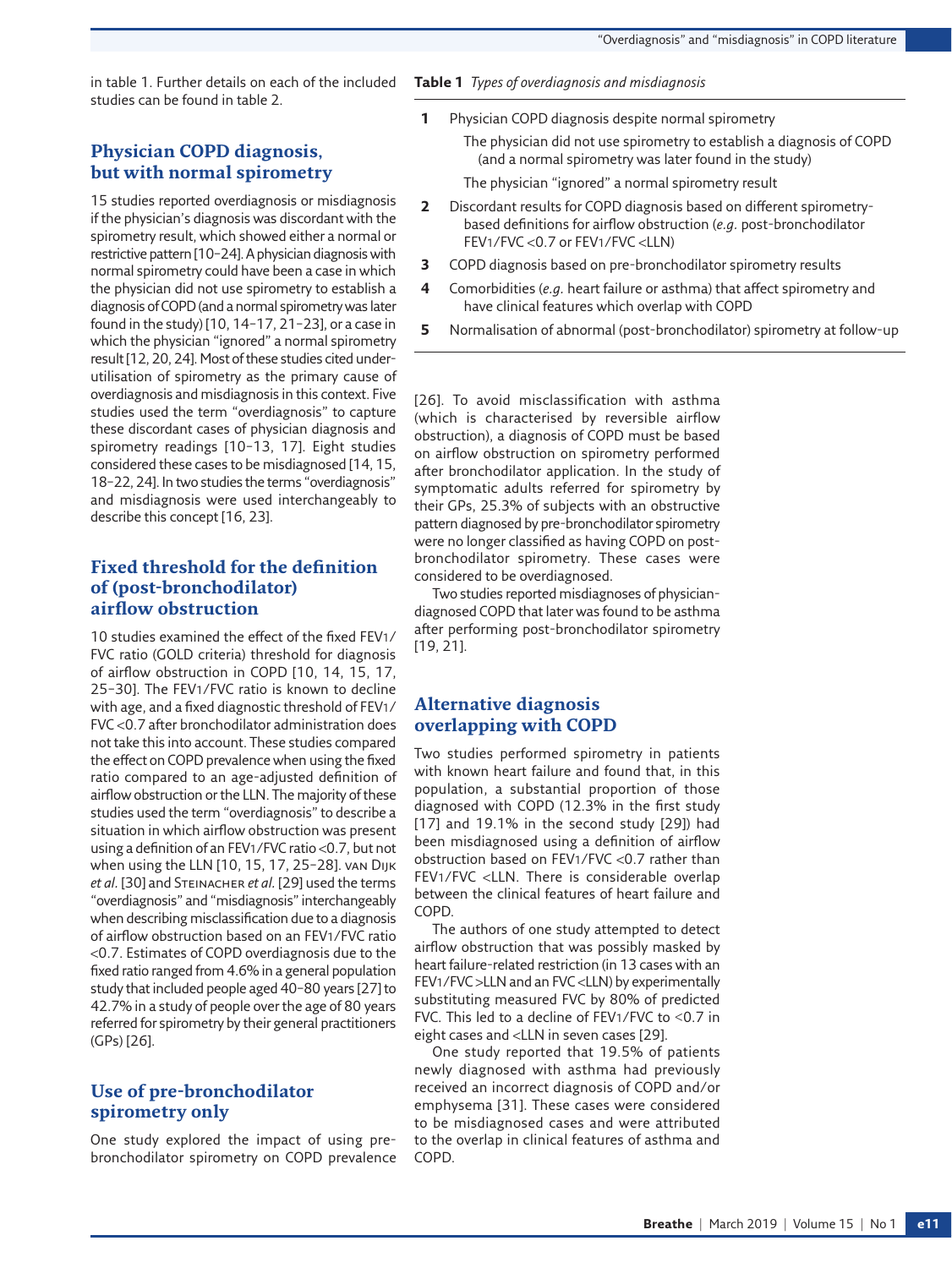|                               | ${\sf Table~2}$ . Use of the terms "overdiagnosis" and "misdiagnosis" in the included studies                                                                                                                                                                         |                                    |                                                                                                                                                                                                                                                                                                      |                                                                                                                                                                                                                                                                                                                                                                                                                                                                                                                        |
|-------------------------------|-----------------------------------------------------------------------------------------------------------------------------------------------------------------------------------------------------------------------------------------------------------------------|------------------------------------|------------------------------------------------------------------------------------------------------------------------------------------------------------------------------------------------------------------------------------------------------------------------------------------------------|------------------------------------------------------------------------------------------------------------------------------------------------------------------------------------------------------------------------------------------------------------------------------------------------------------------------------------------------------------------------------------------------------------------------------------------------------------------------------------------------------------------------|
| First author,<br>year [ref.]  | <b>Population details</b>                                                                                                                                                                                                                                             | <b>Terms</b> used                  | Reason for classification as<br>overdiagnosis                                                                                                                                                                                                                                                        | Estimated prevalence of overdiagnosis/<br>misdiagnosis                                                                                                                                                                                                                                                                                                                                                                                                                                                                 |
| 2015 [30]<br><b>VAN DIJK,</b> | and current smokers; symptomatic;<br>age 57±11 years), including former<br>sample aged 240 years (mean±sp<br>4% had known chronic bronchitis<br>Population study (n=4882) with                                                                                        | Overdiagnosis,<br>isdiagnosis<br>E | bronchodilator FEV1/FVC <0.7 but ≥LLN;<br>and 2) FEV1/FVC <0.7 + FEV1 <80%<br>Discordant results between 1) post-<br>predicted                                                                                                                                                                       | Prevalence of spirometric airflow limitation was 17%<br>fixed ratio but not LLN were more likely to have<br>Patients who had airflow limitation meeting<br>cardiovascular disease (odds ratio 1.52)<br>by fixed ratio and 11% by LLN                                                                                                                                                                                                                                                                                   |
| 2015 [10]<br>LLORDÉS,         | Smokers aged $\geq$ 45 years (n=1738),<br>depending on symptom); 10.5%<br>some with symptoms (21-46%<br>pre-existing COPD diagnosis                                                                                                                                   | Overdiagnosis                      | airflow obstruction on spirometry (defined<br>Normalisation of spirometry after 4 weeks<br>based on post-bronchodilator FEV1/FVC<br>as post-bronchodilator FEV1/FVC <0.7)<br>COPD diagnosis despite no evidence of<br>Discordant results for COPD diagnosis<br>$<$ 0.7 but $\ge$ LLN<br>of treatment | 15.6% of people with physician-diagnosed COPD did<br>Prevalence of COPD using LLN was 15.5% compared<br>In subjects with a new diagnosis of COPD by fixed<br>ratio, 16% presented normal spirometry after<br>not fulfil the spirometric criteria for COPD<br>to 24.3% using fixed ratio<br>4 weeks of treatment                                                                                                                                                                                                        |
| <b>SPERO, 2017</b><br>[15]    | respiratory complaints with COPD as<br>a principal or leading diagnosis and<br>Patients admitted to a community<br>had spirometry performed during<br>69.5±12.8 years); admitted for<br>aged 218 years (mean±sp age<br>teaching hospital (n=6018);<br>hospitalisation | overdiagnosis<br>Misdiagnosis,     | spirometry had been performed before the<br>as post-bronchodilator FEV1/FVC <0.7 (no<br>airflow obstruction on spirometry, defined<br>based on post-bronchodilator FEV1/FVC<br>COPD diagnosis despite no evidence of<br>Discordant results for COPD diagnosis<br>$<$ 0.7 but $\geq$ LLN<br>study)    | were more likely never-smokers and asymptomatic)<br>30.8% of cases of patients with a primary diagnosis<br>hypertension, obstructive sleep apnoea, coronary<br>considered normal by LLN criteria (these patients<br>10.7% of spirometry studies diagnosed as airflow<br>of COPD had normal pulmonary function tests<br>obstruction by GOLD criteria would have been<br>artery disease, congestive heart failure and<br>Significant correlation between presence of<br>(COPD diagnosis refuted)<br>misdiagnosis of COPD |
| LAMPRECHT,<br>2011 [25]       | General population sample (n=1258),<br>had a previous physician diagnosis<br>with COPD; aged >40 years; 5.6%<br>some with symptoms consistent<br>of COPD, emphysema or chronic<br>bronchitis                                                                          | Overdiagnosis                      | based on post-bronchodilator FEV1/FVC<br>Discordant results for COPD diagnosis<br>$<$ 0.7 but $\geq$ LLN                                                                                                                                                                                             | Discordant cases had similar profiles to those with<br>restrictive disease and these subjects more often<br>had diagnosis of heart disease than those with<br>obstructive cases (FEV1/FVC <0.7 and 2LLN)<br>6.4% of the study population had discordant<br>normal function                                                                                                                                                                                                                                             |

*Continued*

Continued

*Use of the terms "overdiagnosis" and "misdiagnosis" in the included studies*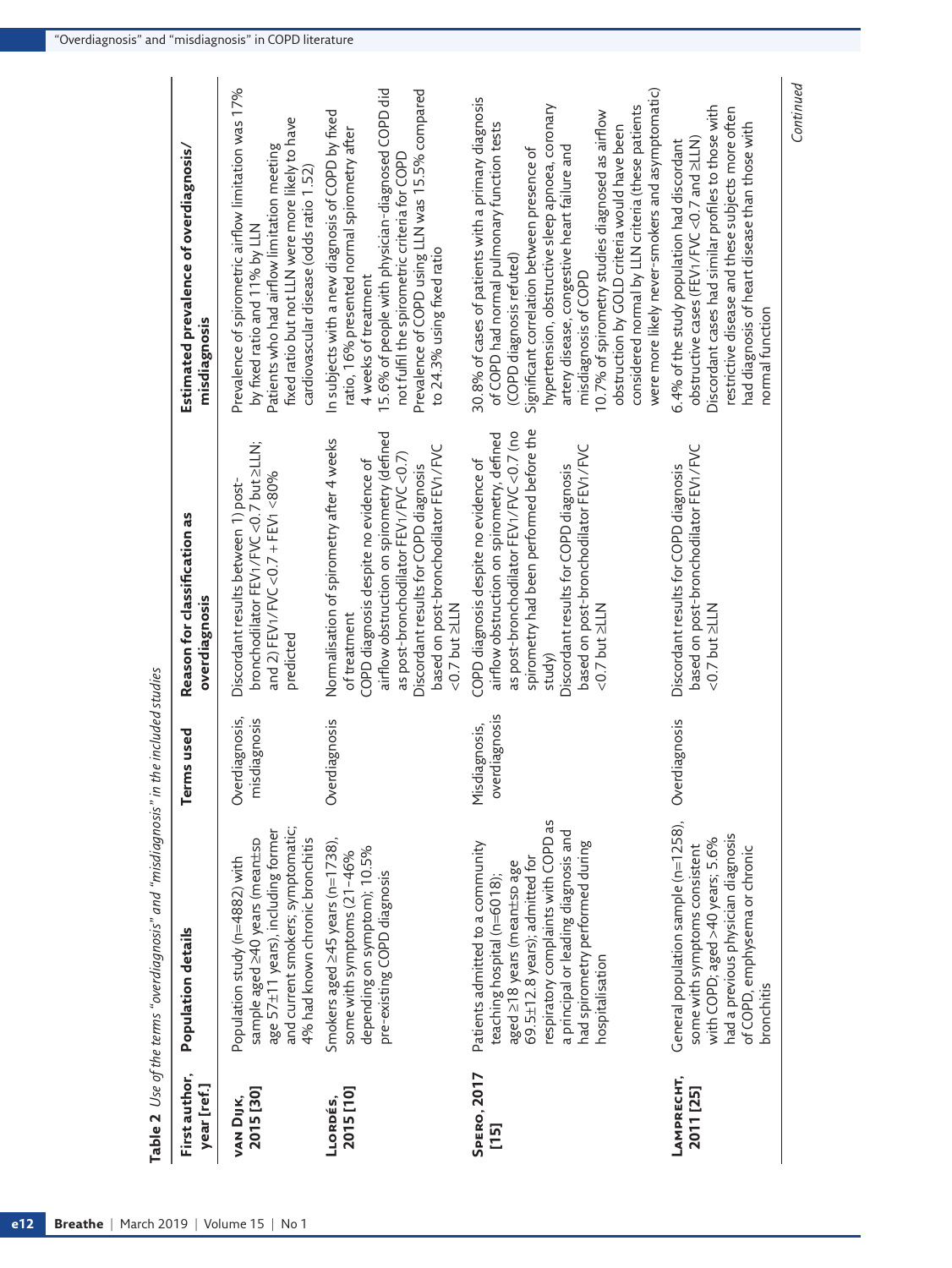| Table 2 Continued                                       |                                                                                                                                                                                                                                             |                                |                                                                                                                                                                                                                                                                                                                                                                            |                                                                                                                                                                                                                                                                                                                                                                           |  |
|---------------------------------------------------------|---------------------------------------------------------------------------------------------------------------------------------------------------------------------------------------------------------------------------------------------|--------------------------------|----------------------------------------------------------------------------------------------------------------------------------------------------------------------------------------------------------------------------------------------------------------------------------------------------------------------------------------------------------------------------|---------------------------------------------------------------------------------------------------------------------------------------------------------------------------------------------------------------------------------------------------------------------------------------------------------------------------------------------------------------------------|--|
| First author,<br>year [ref.]                            | <b>Population details</b>                                                                                                                                                                                                                   | Terms used                     | Reason for classification as<br>overdiagnosis                                                                                                                                                                                                                                                                                                                              | Estimated prevalence of overdiagnosis/<br>misdiagnosis                                                                                                                                                                                                                                                                                                                    |  |
| SCHERMER,<br>2008 [26]                                  | for suspected COPD; mean±sp age<br>referred for spirometry by their GP<br>Symptomatic adults ( $n=14056$ )                                                                                                                                  | Overdiagnosis                  | based on post-bronchodilator FEV1/FVC<br>Discordant results for COPD diagnosis<br>$<$ 0.7 but $\geq$ LLN                                                                                                                                                                                                                                                                   | Fixed ratio overdiagnosis<br>8.9%<br>Age years<br>$31 - 40$                                                                                                                                                                                                                                                                                                               |  |
|                                                         | 53.0±21.4 years; 69% current/                                                                                                                                                                                                               |                                | Only pre-bronchodilator spirometry result                                                                                                                                                                                                                                                                                                                                  | 15.5%<br>$41 - 50$                                                                                                                                                                                                                                                                                                                                                        |  |
|                                                         | former smokers                                                                                                                                                                                                                              |                                |                                                                                                                                                                                                                                                                                                                                                                            | 23.9%<br>33.2%<br>$51 - 60$<br>$61 - 70$                                                                                                                                                                                                                                                                                                                                  |  |
|                                                         |                                                                                                                                                                                                                                             |                                |                                                                                                                                                                                                                                                                                                                                                                            | 38.7%<br>$71 - 80$                                                                                                                                                                                                                                                                                                                                                        |  |
|                                                         |                                                                                                                                                                                                                                             |                                |                                                                                                                                                                                                                                                                                                                                                                            | 42.7%<br>$\overline{8}$                                                                                                                                                                                                                                                                                                                                                   |  |
|                                                         |                                                                                                                                                                                                                                             |                                |                                                                                                                                                                                                                                                                                                                                                                            | bronchodilator spirometry was not classified as<br>25.3% of obstructive pattern diagnosed by pre-<br>COPD on post-bronchodilator spirometry                                                                                                                                                                                                                               |  |
| <b>GARCÍA-RIO,</b><br>2011 [27]                         | General population sample (n=3802)<br>smokers, some with symptoms<br>aged 40-80 years, including<br>consistent with COPD                                                                                                                    | Overdiagnosis                  | based on post-bronchodilator FEV1/FVC<br>Discordant results for COPD diagnosis<br>$<$ 0.7 but $\geq$ LLN                                                                                                                                                                                                                                                                   | 4.6% of subjects aged 40-80 years had<br>overdiagnosed COPD                                                                                                                                                                                                                                                                                                               |  |
| <b>WANG, 2013</b><br>$\begin{bmatrix} 28 \end{bmatrix}$ | diagnosis of asthma, COPD or heart<br>Population study (n=1382); sample<br>$67.7 \pm 13.3$ years); never-smokers;<br>aged 56-84 years (mean±sp age<br>asymptomatic; no previous<br>disease                                                  | Overdiagnosis                  | based on post-bronchodilator FEV1/FVC<br>Discordant results for COPD diagnosis<br>$<$ 0.7 but $\geq$ LLN                                                                                                                                                                                                                                                                   | with COPD using the fixed criterion compared with<br>9.5% of asymptomatic population were diagnosed<br>values that were specifically derived for the study<br>4.3% using the LLN (using spirometric reference<br>population in Jinan, China)                                                                                                                              |  |
| <b>FISHER, 2016</b><br>$\overline{14}$                  | diagnosis of COPD; median number<br>symptomatic; 16.6% had previous<br>from North-East England recruited<br>Members of the 1921 birth cohort<br>$(n=845);$ >50% former smokers;<br>of comorbid diseases was 5<br>around their 85th birthday | Overdiagnosis,<br>misdiagnosis | as either 1) post-bronchodilator FEV1/FVC<br><0.7, 2) FEV1/FVC <lln, 3)="" global="" lung<br="" or="">airflow obstruction on spirometry, defined<br/>based on post-bronchodilator FEV1/FVC<br/>COPD diagnosis despite no evidence of<br/>Discordant results for COPD diagnosis<br/>Function Initiative criteria<br/><math>&lt;</math> 0.7 but <math>\geq</math> LLN</lln,> | the GOLD criteria for spirometry; however, using the<br>not satisfy spirometric criteria for COPD using GOLD<br>75.6% of those with physician-diagnosed COPD met<br>24.4% of those with physician-diagnosed COPD did<br>44.5% of the healthy reference group who were<br>asymptomatic met the GOLD cut-off for COPD<br>LLN only 41.1% had airflow obstruction<br>criteria |  |
|                                                         |                                                                                                                                                                                                                                             |                                |                                                                                                                                                                                                                                                                                                                                                                            | Continued                                                                                                                                                                                                                                                                                                                                                                 |  |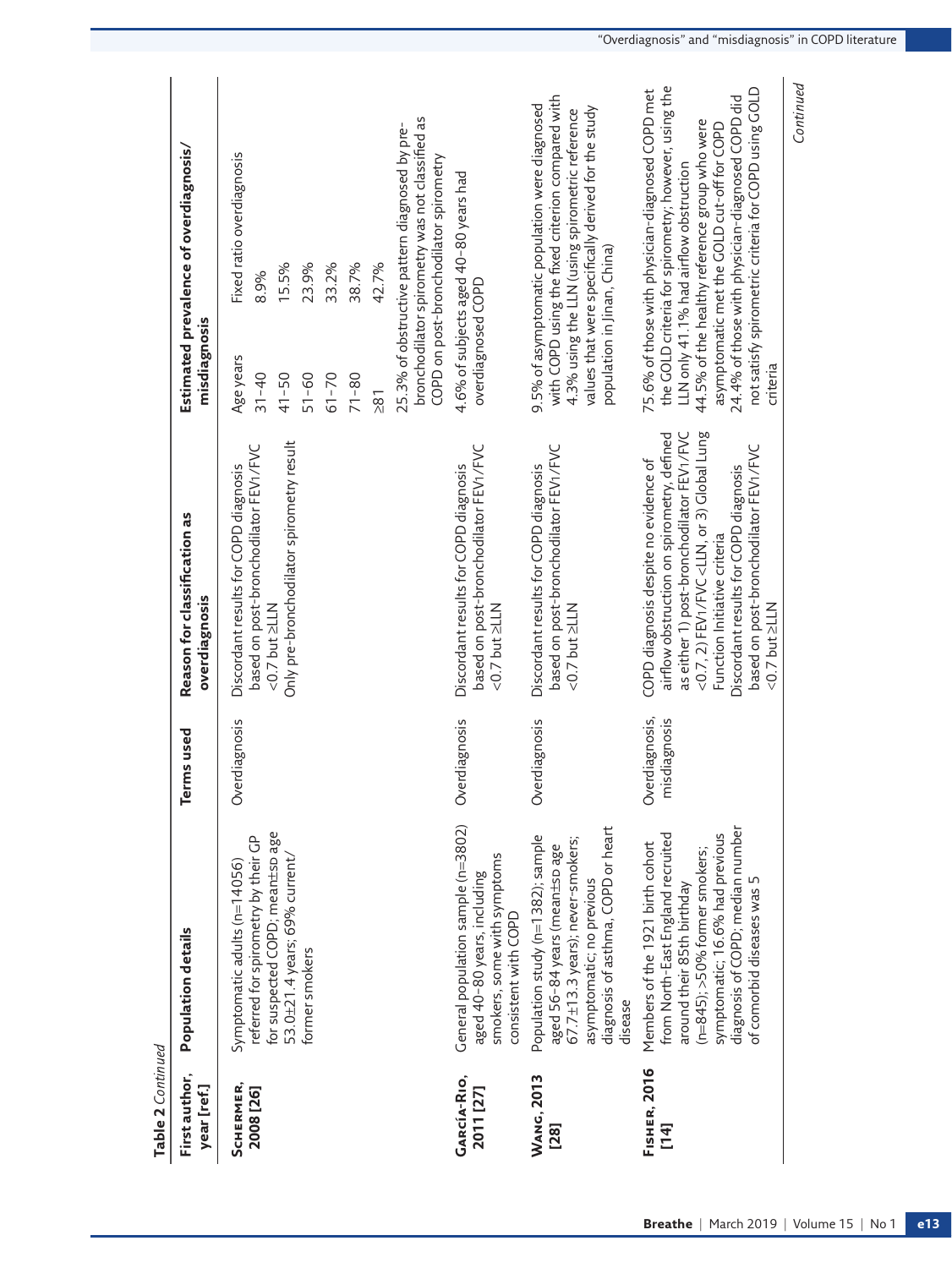| Table 2 Continued               |                                                                                                                                                                                                                                |                                    |                                                                                                                                                                                                                                                                                                                                                          |                                                                                                                                                                                                                                                                                                                                                                                                                                                                                                                                                                                                                                                                                                                                                                 |
|---------------------------------|--------------------------------------------------------------------------------------------------------------------------------------------------------------------------------------------------------------------------------|------------------------------------|----------------------------------------------------------------------------------------------------------------------------------------------------------------------------------------------------------------------------------------------------------------------------------------------------------------------------------------------------------|-----------------------------------------------------------------------------------------------------------------------------------------------------------------------------------------------------------------------------------------------------------------------------------------------------------------------------------------------------------------------------------------------------------------------------------------------------------------------------------------------------------------------------------------------------------------------------------------------------------------------------------------------------------------------------------------------------------------------------------------------------------------|
| First author,<br>year [ref.]    | <b>Population details</b>                                                                                                                                                                                                      | Terms used                         | Reason for classification as<br>overdiagnosis                                                                                                                                                                                                                                                                                                            | Estimated prevalence of overdiagnosis/<br>misdiagnosis                                                                                                                                                                                                                                                                                                                                                                                                                                                                                                                                                                                                                                                                                                          |
| <b>STEINACHER,</b><br>2012 [29] | age 67.0 years; 55% former/current<br>Consecutive patients of an outpatient<br>smokers; 12.4% with self-reported<br>heart failure clinic (n=89); median<br>COPD; majority New York Heart<br>Association class II heart failure | Overdiagnosis,<br>isdiagnosis<br>E | airflow obstruction on spirometry, defined<br>based on post-bronchodilator FEV1/FVC<br>as post-bronchodilator FEV1/FVC <0.7<br>COPD diagnosis despite no evidence of<br>Discordant results for COPD diagnosis<br>interpretation; clinical symptoms<br>overlapping with those of COPD<br>Heart failure affects spirometry<br>$<$ 0.7 but $\ge$ LLN        | diagnosis of COPD; these 6% were identified as false<br>Among participants who did not demonstrate airflow<br>Application of the GOLD criteria led to a significantly<br>FVC, to detect airway obstruction that was possibly<br>masked by heart failure-related restriction; this led<br>to a decline in FEV1/FVC to <0.7 in eight cases and<br>higher rate of COPD in the heart failure population<br>experimentally substituted by 80% of predicted<br>>0.7 had an FVC <lln and="" fvc<br="" had="" measured="">obstruction on spirometry, 6% had a previous<br/><math>(43.8\%)</math> compared to using the LLN (24.7%)<br/>12.3% patients who presented an FEV1/FVC<br/>positives by the GOLD criteria<br/><lln cases<="" in="" seven="" th=""></lln></lln> |
| MINASIAN,<br>2013 [17]          | ≥18 years (mean±sp 69±10 years);<br>Patients with stable chronic heart<br>83% former or current smokers;<br>failure (n=187); sample aged<br>82% reported dyspnoea                                                              | Overdiagnosis                      | heart failure overlapping with those of true<br>airflow obstruction on spirometry, defined<br>Clinical symptoms and risk factor profile of<br>as post-bronchodilator FEV1/FVC<0.7 or<br>based on post-bronchodilator FEV1/FVC<br>COPD diagnosis despite no evidence of<br>Discordant results for COPD diagnosis<br>$<$ 0.7 but $\geq$ LLN<br>COPD<br>NTP | spirometry) had respiratory symptoms and a smoking<br>disease did not have GOLD COPD, and 50% did not<br>74% of patients with misclassified COPD (discordant<br>also had respiratory symptoms and smoking history<br>COPD prevalence varied according to the definition,<br>history and 64% of non-COPD (with heart failure)<br>compared to 32.1% using GOLD definition after<br>32% of patients with history of obstructive lung<br>with 19.8% according to the LLN definition<br>meet LLN COPD according to spirometry<br>3 months of follow-up                                                                                                                                                                                                               |
| Zwar, 2011<br>[19]              | (mean age 65 years), who from GP<br>emphysema or chronic bronchitis;<br>Patients (n=445) aged 40-80 years<br>practice records were considered<br>to have a diagnosis of COPD<br>30.5% current smokers                          | Misdiagnosis                       | FVC > 0.7, FVC and FEV1<80% of predicted<br>values) or restriction (pre- and post- FEV1/<br>COPD diagnosis despite normal spirometry<br>(pre- and post-bronchodilator FEV1/FVC<br>>0.7, FVC and FEV1 >80% of predicted<br>values) or asthma                                                                                                              | spirometry or other spirometric diagnoses such as<br>Of all patients with known COPD, 42.2% had post-<br>bronchodilator showing asthma only, normal<br>restriction                                                                                                                                                                                                                                                                                                                                                                                                                                                                                                                                                                                              |
| 2012 [21]<br><b>STARREN,</b>    | mean±sp age 61.3±15.6 years; 65%<br>GPs with definite COPD (n=1156);<br>Patients referred for spirometry by<br>smokers                                                                                                         | Misdiagnosis                       | FVC > 0.7, FVC and FEV1<80% of predicted<br>values) or restriction (pre- and post- FEV1/<br>COPD diagnosis despite normal spirometry<br>(pre- and post-bronchodilator FEV1/FVC<br>>0.7, FVC and FEV1 >80% of predicted<br>values) or asthma                                                                                                              | physicians did not demonstrate COPD on spirometry<br>(2% had asthma, 4% had restriction and 13% had<br>19.4% of patients with definite COPD according to<br>no airway obstruction)                                                                                                                                                                                                                                                                                                                                                                                                                                                                                                                                                                              |

*Continued*

Continued

Table 2 Continued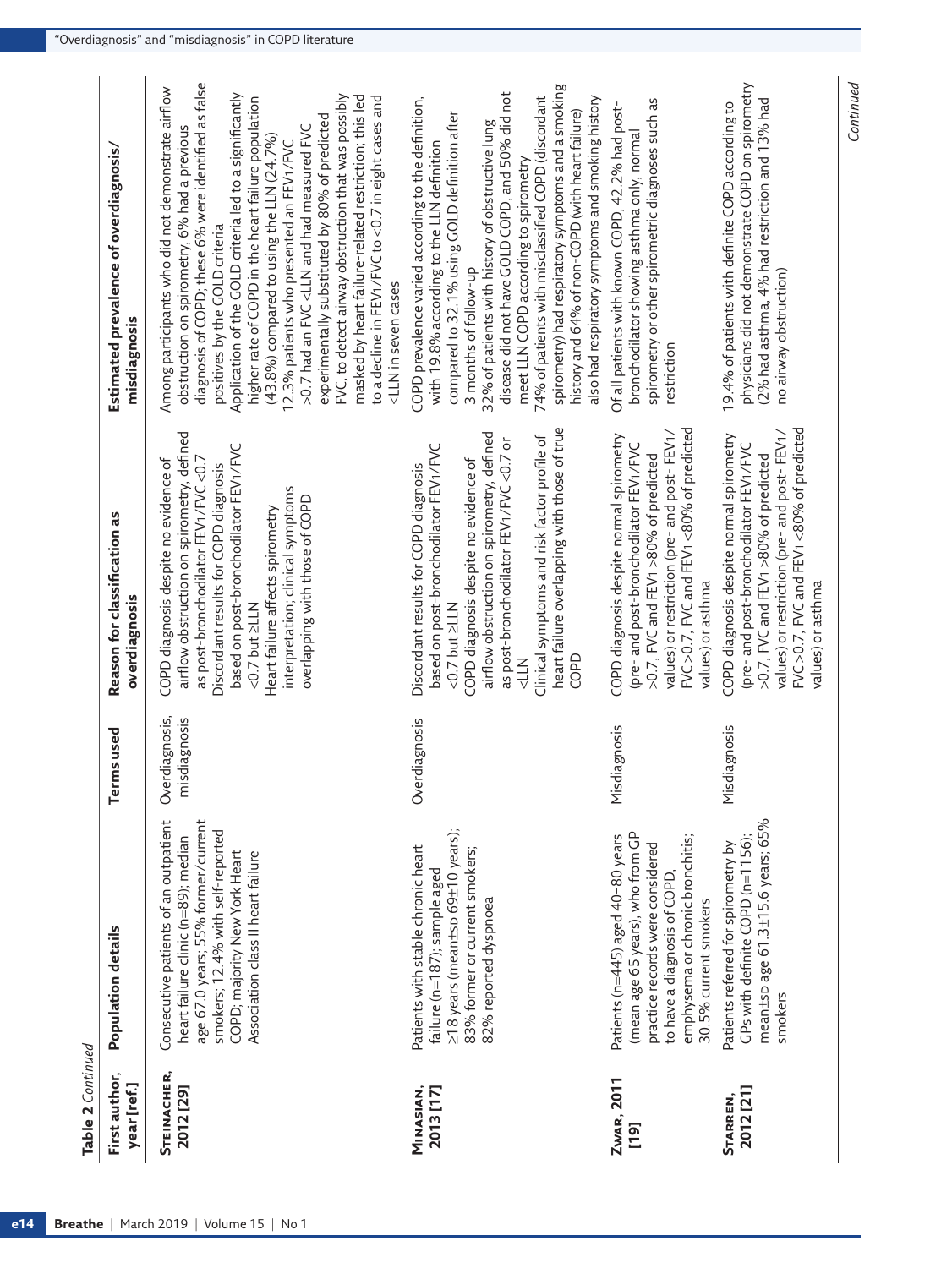| Table 2 Continued            |                                                                                                                                                                                                                                                                             |                                |                                                                                                                                                                                                                                     |                                                                                                                              |
|------------------------------|-----------------------------------------------------------------------------------------------------------------------------------------------------------------------------------------------------------------------------------------------------------------------------|--------------------------------|-------------------------------------------------------------------------------------------------------------------------------------------------------------------------------------------------------------------------------------|------------------------------------------------------------------------------------------------------------------------------|
| First author,<br>year [ref.] | Population details                                                                                                                                                                                                                                                          | Terms used                     | Reason for classification as<br>overdiagnosis                                                                                                                                                                                       | Estimated prevalence of overdiagnosis/<br>misdiagnosis                                                                       |
| 2016[11]<br>SPYRATOS,        | Population study (n=3200) including<br>previously physician-diagnosed<br>aged >40 years (mean±sp age<br>current and former smokers<br>60.5±13.4 years); 8.6% had<br>COPD                                                                                                    | erdiagnosis<br>රි              | FVC > 0.7, FVC and FEV1 < 80% of predicted<br>values) or restriction (pre- and post- FEV1/<br>COPD diagnosis despite normal spirometry<br>(pre- and post-bronchodilator FEV1/FVC<br>>0.7, FVC and FEV1 >80% of predicted<br>values) | 9.6% of group diagnosed with COPD had been<br>overdiagnosed                                                                  |
| <b>HILL, 2010</b><br>$[12]$  | years recruited from primary care<br>practices (n=382); 11% had self-<br>Patients aged 240 years with a<br>smoking history of 220 pack-<br>reported pre-existing COPD                                                                                                       | Overdiagnosis                  | as post-bronchodilator FEV1/FVC <0.7 and<br>airflow obstruction on spirometry, defined<br>COPD diagnosis despite no evidence of<br>FEV1<80% predicted                                                                               | overdiagnosed (11.8% of total study population who<br>29.6% with diagnosis of COPD had been<br>had medical records reviewed) |
| 2018 [13]<br><b>GERSHON,</b> | of adults aged >40 years (n=1403),<br>Random population-based sample<br>with smoking history; 8.8% with<br>including symptomatic subjects<br>physician diagnosis of COPD                                                                                                    | Overdiagnosis                  | airflow obstruction on spirometry, defined<br>COPD diagnosis despite no evidence of<br>as post-bronchodilator FEV1/FVC <0.7                                                                                                         | Of all participants included in analysis, 5.1% had<br>overdiagnosed COPD                                                     |
| 2018 [16]<br><b>STAFYLA.</b> | recruited from primary healthcare<br>(mean $\pm$ spage 62.3 $\pm$ 12.6 years)<br>smokers; 82.3% had respiratory<br>Subjects (n=186) aged >40 years<br>symptoms, 10.2% with known<br>settings; all current or former<br>GOPD                                                 | Overdiagnosis,<br>misdiagnosis | spirometry had been performed before the<br>airflow obstruction on spirometry, defined<br>as post-bronchodilator FEV1/FVC <0.7 (no<br>COPD diagnosis despite no evidence of<br>study)                                               | 61.4% of non-COPD subjects according to spirometry<br>had been misdiagnosed with COPD                                        |
| 2009 [18]<br>ROBERTS,        | clinical diagnosis of COPD to assess<br>64.8% had received prior diagnosis<br>Patients referred for spirometry with<br>severity or suspected diagnosis for<br>diagnostic confirmation (n=503);<br>including symptomatic smokers;<br>mean±sp age 63.8±11.3 years,<br>of COPD | Misdiagnosis                   | FVC >0.7, FVC and FEV1 <80% of predicted<br>values) or restriction (pre- and post- FEV1/<br>COPD diagnosis despite normal spirometry<br>(pre- and post-bronchodilator FEV1/FVC<br>>0.7, FVC and FEV1 >80% of predicted<br>values    | COPD had spirometry results incompatible with a<br>37.7% of patients that had a clinical diagnosis of<br>diagnosis of COPD   |
|                              |                                                                                                                                                                                                                                                                             |                                |                                                                                                                                                                                                                                     | Continued                                                                                                                    |

**Breathe** | March 2019 | Volume 15 | No 1 **e15**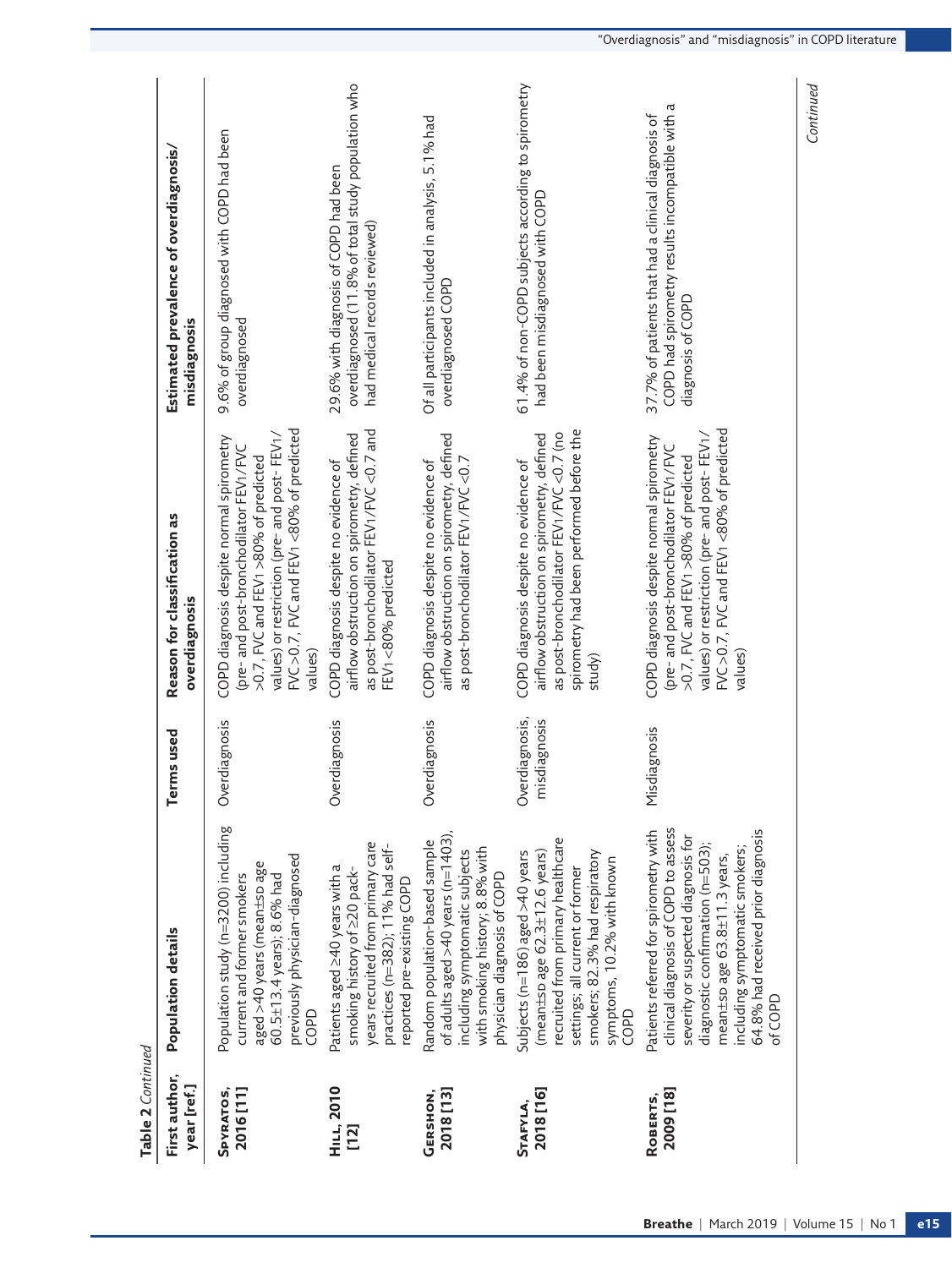| Table 2 Continued            |                                                                                                                                                                                                                                                                                                     |                                |                                                                                                                                                                                                                                                                |                                                                                                                                                                                                                                                |
|------------------------------|-----------------------------------------------------------------------------------------------------------------------------------------------------------------------------------------------------------------------------------------------------------------------------------------------------|--------------------------------|----------------------------------------------------------------------------------------------------------------------------------------------------------------------------------------------------------------------------------------------------------------|------------------------------------------------------------------------------------------------------------------------------------------------------------------------------------------------------------------------------------------------|
| First author,<br>year [ref.] | Population details                                                                                                                                                                                                                                                                                  | Terms used                     | Reason for classification as<br>overdiagnosis                                                                                                                                                                                                                  | Estimated prevalence of overdiagnosis/<br>misdiagnosis                                                                                                                                                                                         |
| 2012 [20]<br>LACASSE,        | hospitals with a principal diagnosis<br>Patients discharged from acute care<br>73.1±12.2 years; 81.9% smokers<br>of COPD (n=1221); mean±sp age                                                                                                                                                      | Misdiagnosis                   | COPD diagnosis despite normal spirometry<br>(post-bronchodilator FEV1/FVC >0.7)                                                                                                                                                                                | COPD according to a review of their medical records<br>15.2% of patients discharged with COPD as their<br>principal diagnosis were confirmed to not have<br>and spirometry by two pulmonologists                                               |
| 2011 [22]<br>Walters,        | either a recorded diagnosis of COPD<br>and/or record of current treatment<br>age 62.3±8.6 years; 39% current<br>Patients in general practice with<br>with the specific COPD therapy<br>tiotropium (n=341); mean±sp<br>smokers; symptomatic                                                          | Misdiagnosis                   | restriction (pre- and post- FEV1/FVC >0.7,<br>COPD diagnosis despite normal spirometry<br>values, FVC >80% of predicted values) or<br>FVC and FEV1 <80% of predicted values)<br>(pre- and post-bronchodilator FEV1/FVC<br>>0.7, FVC and FEV1 >80% of predicted | 56% had normal lung function, 7% had mild airflow<br>of these, three patterns were found on spirometry:<br>limitation (FEV1<80% of predicted), and 37% had<br>31% of patients did not meet the criteria for COPD;<br>restrictive lung function |
| 2012 [23]<br><b>QUEIROZ,</b> | (mean $\pm$ spage 65.0 $\pm$ 10.4 years);<br>(n=200); sample aged $\geq$ 40 years<br>primary healthcare centres with<br>no acute respiratory symptoms<br>Patients recruited from selected<br>fuel exposure; majority were<br>smoking history or biomass<br>minimum of 20 pack-years'<br>symptomatic | overdiagnosis<br>Misdiagnosis, | COPD diagnosis despite normal spirometry<br>(post-bronchodilator FEV1/FVC > 0.7)                                                                                                                                                                               | 14.6% of individuals who did not meet the diagnostic<br>criteria for COPD reported a previous diagnosis of<br>COPD                                                                                                                             |
| 2018 [24]<br>HEFFLER,        | current or former smokers; majority<br>Consecutive patients referred by GPs<br>for spirometry (n=300); mean±sp<br>age 58.5±18.9 years, including<br>had symptoms; 25% physician<br>diagnosis of COPD                                                                                                | overdiagnosis<br>Misdiagnosis, | COPD diagnosis despite normal spirometry<br>(post-bronchodilator FEV1/FVC > 0.7)                                                                                                                                                                               | 86.7% of those with previous doctor-diagnosis of<br>COPD had non-concordant spirometric patterns                                                                                                                                               |
| <b>BELLIA, 2003</b><br>[31]  | mean±sp age 73.1±6.3 years; most<br>Asthmatic subjects from pulmonary<br>or geriatric institutions ( $n=128$ );<br>symptomatic                                                                                                                                                                      | Misdiagnosis                   | Clinical features of asthma overlapping with<br>those of COPD                                                                                                                                                                                                  | 19.5% of newly diagnosed asthmatics had received a<br>prior wrong diagnosis of COPD and/or emphysema                                                                                                                                           |
|                              |                                                                                                                                                                                                                                                                                                     |                                |                                                                                                                                                                                                                                                                |                                                                                                                                                                                                                                                |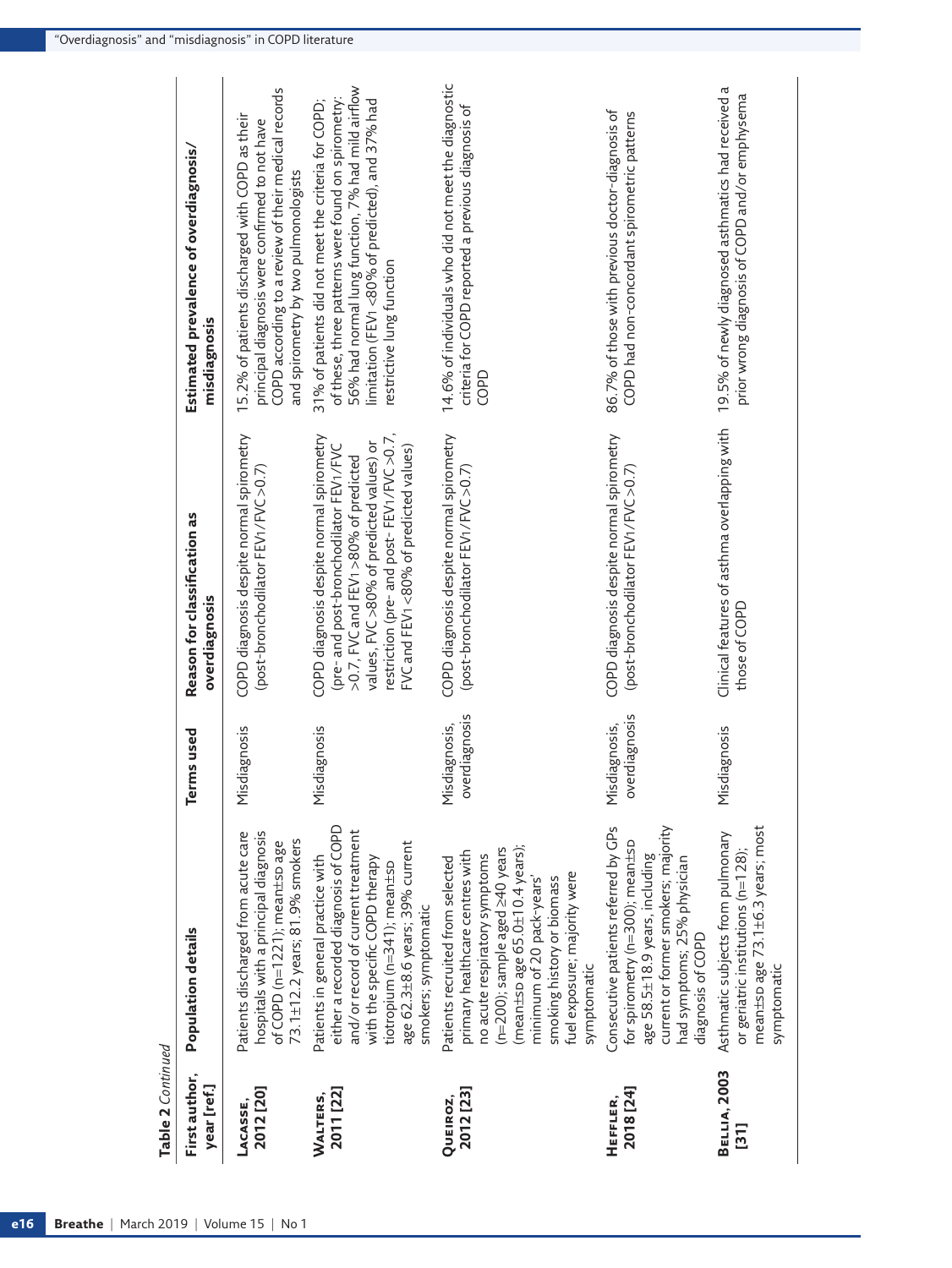## **Follow-up spirometry appears normal**

Llordés *et al*. [10] found that 16% of newly diagnosed cases of COPD had normal spirometry after 4 weeks of inhalation treatment with formoterol and budesonide. These diagnoses were named false positives or overdiagnosed cases.

# **Discussion**

#### **Findings of the review**

In this review of 28 studies, the terms "overdiagnosis" and "misdiagnosis" of COPD were used interchangeably to describe the same concepts. These concepts included: 1) physician COPD diagnosis despite normal spirometry (no airflow obstruction at any point) in a situation where i) a normal spirometry result was documented before the study, ii) spirometry had not been performed before the study and the study showed normal spirometry results, or iii) it was unclear whether a spirometry had been performed before the study; 2) discordant results for COPD diagnosis based on different spirometry-based definitions for airflow obstruction (*e.g.* post-bronchodilator FEV1/FVC <0.7 or FEV1/FVC <LLN); 3) COPD diagnosis based on pre-bronchodilator spirometry results; 4) comorbidities that have clinical features overlapping with COPD and affect spirometry interpretation; 5) normalisation of abnormal (postbronchodilator) spirometry at follow-up.

## **Comparison with other definitions of overdiagnosis and misdiagnosis**

In some COPD studies, "overdiagnosis" has served as an umbrella term to include misdiagnosis. This is in contrast with the "narrow" definition of overdiagnosis, when an asymptomatic person is diagnosed with a (true positive) condition, but the diagnosis does not yield any change in mortality or morbidity for the individual [7]. However, this narrow definition poses a challenge when applied to COPD, as the diagnosis requires the presence of respiratory symptoms and screening of asymptomatic individuals is not recommended.

Brodersen *et al*. [32] proposed a definition of overdiagnosis that includes both overdetection and overdefinition, both leading to a diagnosis that causes more harm than benefit. "Overdetection" refers to an abnormal finding (*e.g.* a pulmonary nodule) that was never going to cause any harm, abnormalities that do not progress or progress so slowly that they will not cause any morbidity or mortality (*e.g.* non-aggressive prostate cancer), or that resolve spontaneously [33]. By extension, overdetection of COPD describes a diagnosis of COPD that, while correct, is not associated with any harm to the patient (*e.g.* mild emphysematous

changes on computed tomography of the chest not requiring treatment and not significantly progressing). "Overdefinition" refers to lowering the threshold for a risk factor without clear evidence that this results in a net benefit (*e.g.* lowering the threshold for what constitutes a normal blood pressure) or by expanding disease definitions (*e.g.* pre-diabetes) [32].

The current GOLD definition for COPD (updated in 2017) requires the presence of persistent respiratory symptoms (in addition to meeting the spirometric definition of chronic airflow limitation) to make a COPD diagnosis [34]. Applying this definition of COPD is likely to reduce the rates of overdiagnosis in the population-based studies in this review that included asymptomatic patients (table 2). Spirometry-based definitions of airflow obstruction can result in overdefinition and thus overdiagnosis of COPD, *e.g.* when a FEV1/ FVC ratio threshold of 0.7 is applied in elderly people. There is a potential risk of overdetection if asymptomatic people are screened for COPD, as the connection between mild airflow obstruction in asymptomatic people and subsequent development of symptomatic COPD is unclear. While the importance of early detection of COPD is often emphasised, this relates to detecting COPD early in symptomatic people. There is currently no evidence that supports spirometry screening of asymptomatic people for COPD [35]. A recent study demonstrated that treatment with bronchodilators in mild or moderate COPD can ameliorate the decline of lung function, but this study was conducted in symptomatic patients [36].

#### **Recommended terminology for future research**

Future meta-analyses that aim to explore the extent of COPD diagnostic errors should ideally use consistent terminology. For this purpose, it is important that the definitions of overdiagnosis and misdiagnosis used in the context of COPD are clarified. This review identified one main source of what we propose is COPD overdiagnosis: spirometry-based overdefinition of COPD based on the spirometric definition of airflow obstruction, *e.g.* when a FEV1/FVC ratio threshold of 0.7 is applied for airflow obstruction in elderly people. The onus lies on guideline contributors and authority bodies to provide more accurate definitions of airflow obstruction on spirometry.

We identified four sources of misdiagnosis of COPD: 1) physician COPD diagnosis despite normal spirometry; 2) COPD diagnosis based on pre-bronchodilator spirometry results (with normal result at follow-up); 3) comorbidities (*e.g.* heart failure, asthma) that affect spirometry and have clinical features which overlap with COPD; and 4) normalisation of abnormal post-bronchodilator spirometry at follow-up (*e.g.* in asthma).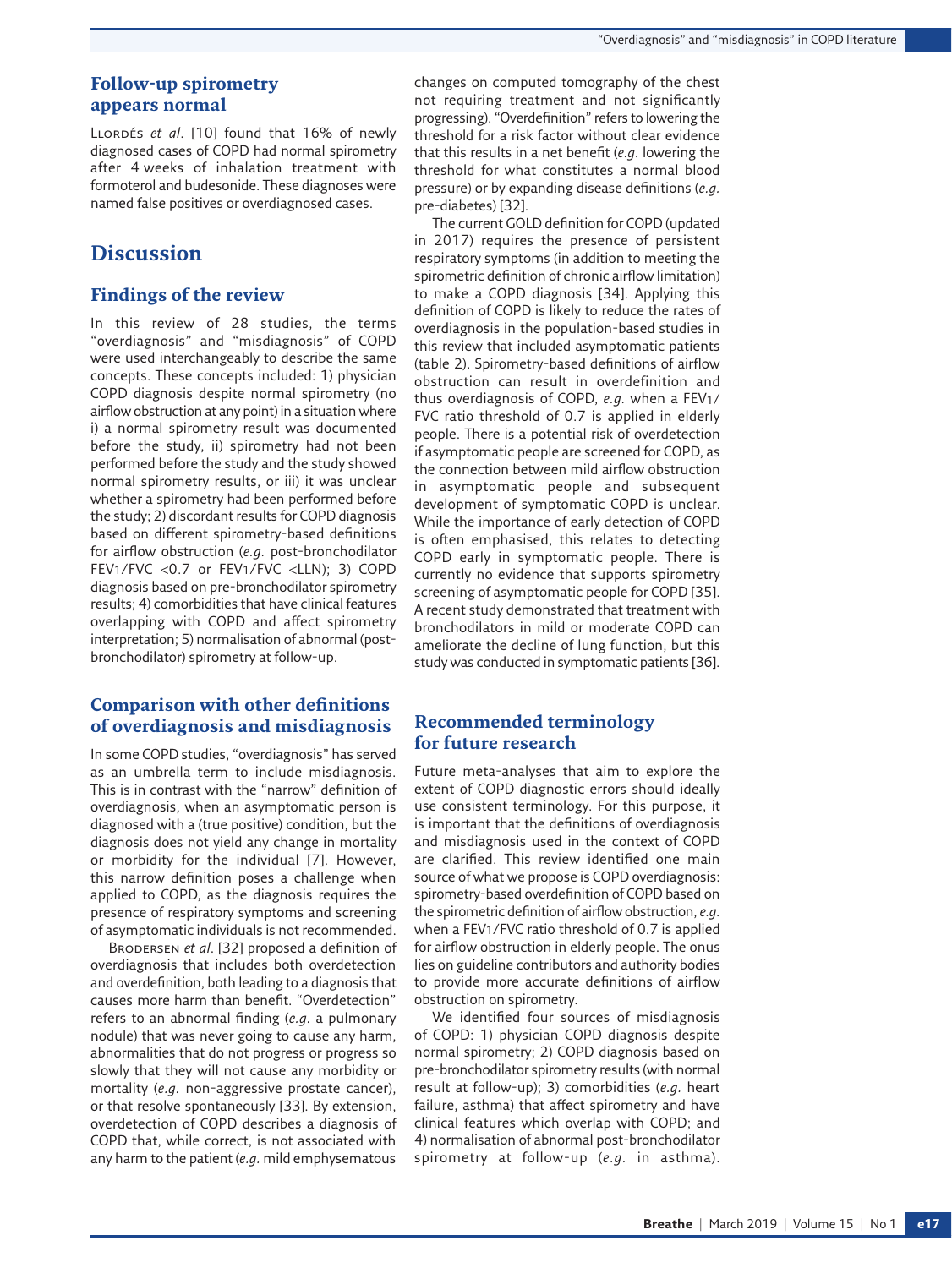#### "Overdiagnosis" and "misdiagnosis" in COPD literature



<span id="page-11-0"></span>**Figure 2** *Components of a COPD diagnosis.*

Figure 2 demonstrates the variety of factors that need to be considered when making a diagnosis of COPD.

#### **Study limitations**

A limitation of some of the studies in this review is that the prevalence of COPD (and

#### **Affiliations**

#### **Elizabeth T. Thomas1,2, Paul Glasziou1, Claudia C. Dobler1,2,3**

1Centre for Research in Evidence-Based Practice, Faculty of Health Sciences and Medicine, Bond University, Robina, Australia. 2Gold Coast University Hospital, Southport, Australia. 3Evidence-Based Practice Center, Robert D. and Patricia E. Kern Center for the Science of Health Care Delivery, Mayo Clinic, Rochester, MN, USA.

#### **Author contributions**

E.T. Thomas was involved with devising the review methods, conducting electronic searches, screening of abstracts, data extraction and interpretation, and co-drafting of the review. P. Glasziou was involved with devising the review methods, data interpretation and co-drafting the review. C.C. Dobler conceived the original idea, and was involved with devising the review methods, data interpretation and co-drafting the review.

#### **Conflict of interest**

E.T. Thomas has nothing to disclose. P. Glasziou reports a 5-year Program Grant (2017–2021) on overdiagnosis from the Australian National Health and Medical Research Council, outside the submitted work. C.C. Dobler has nothing to disclose.

COPD overdiagnosis) was only defined based on a spirometry definition of airflow obstruction (comparable to defining the prevalence of arterial hypertension based on blood pressure measurements in a population), not taking into account that in clinical practice the diagnosis of COPD is a complex issue and the clinical history (symptoms consistent with COPD, exposure to inhaled noxious agent) and ruling out potential differential diagnoses are also essential in making a diagnosis.

While potential adverse events of overtreatment (which can be the result of overdiagnosis) for COPD may not be as severe as for overtreatment of cancer, it is important to keep in mind that all medications have the potential to cause harm and are associated with work that patients need to do to enact treatment recommendations [37].

While this review has focused on overdiagnosis and misdiagnosis, underdiagnosis of COPD is even more common and both overdiagnosis and underdiagnosis can often be explained by underuse or inappropriate use of spirometry [8].

In summary, overdiagnosis of COPD has been used in the reviewed literature to describe both a false positive diagnosis of COPD and overdefinition based on diagnostic criteria. With the introduction of the new GOLD definition of COPD requiring the presence of symptoms, overdefinition and thus overdiagnosis of COPD in population-based studies will probably be reduced. Misdiagnosis of COPD (in addition to underdiagnosis) remains a major diagnostic challenge. To reduce misdiagnosis, clinicians should perform (technically correct) spirometry in all symptomatic patients with clinically suspected COPD.